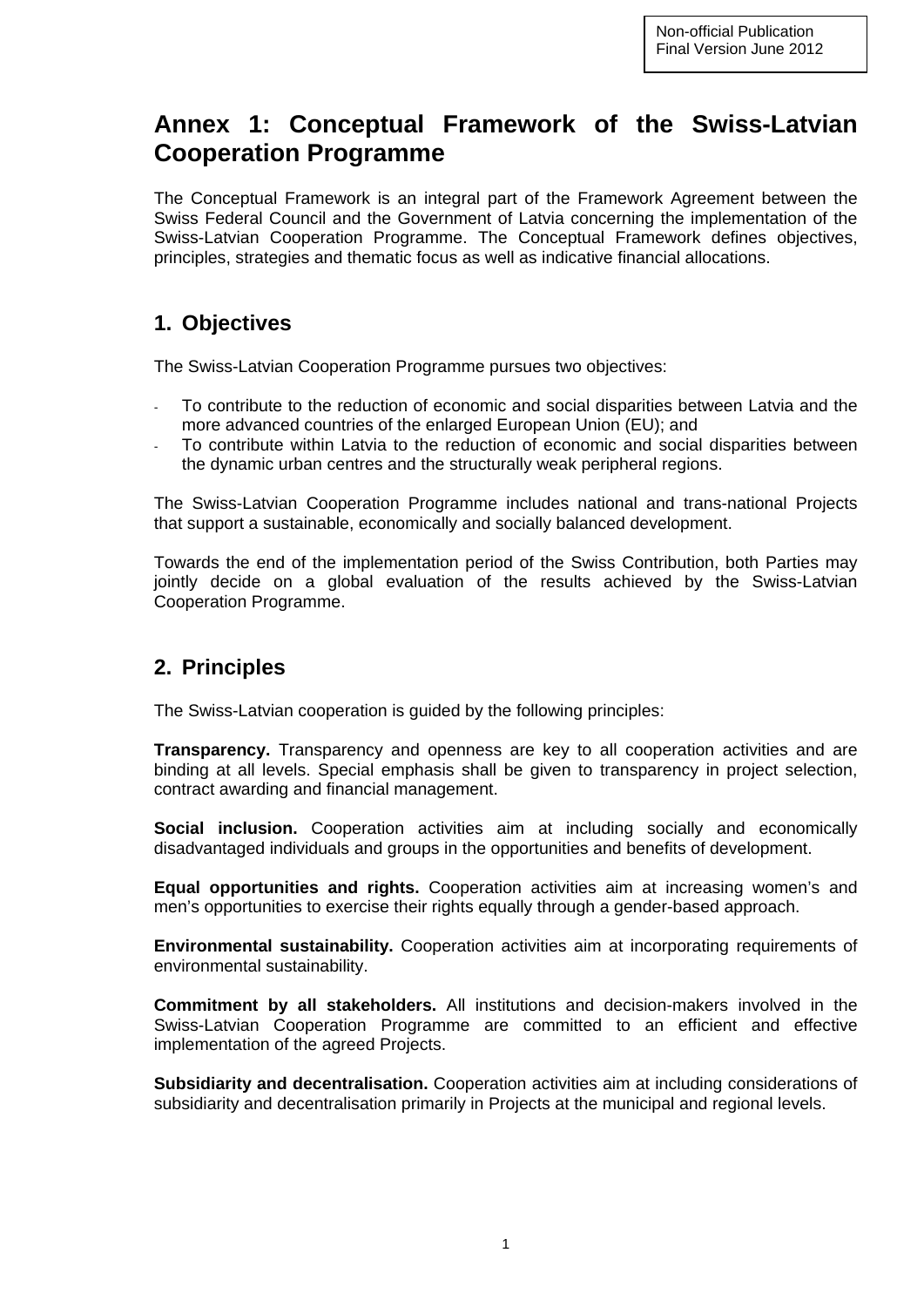# **3. Strategies**

# **3.1 Main Strategic Considerations**

The Swiss-Latvian Cooperation Programme is a financial assistance instrument which is used complementary to structural and cohesion programmes of the European Union as well as to the programmes of the EEA and the Norwegian Financial Mechanisms. The Swiss Contribution shall be complementary to these programmes and mainly focus on Projects that are not or only partially covered by other financial sources.

Main strategic considerations include:

**a. Focusing.** The Memorandum of Understanding between the Swiss Federal Council and the Council of the European Union defines four funding guidelines for the Contribution:

- Security, stability and support for reforms;
- Environment and infrastructure;
- Promotion of the private sector; and
- Human and social development.

These funding guidelines and the related focus areas provide a broad base for cooperation. Efficiency and effectiveness considerations as well as concern for the optimal allocation and use of available resources, are important. Therefore, the Swiss-Latvian Cooperation Programme shall have a clear strategic focus, guided by the following considerations:

- Concentration on a maximum of six focus areas in which a high percentage of the Contribution shall be spent (thematic concentration). The selection of the focus areas may be need-based and may take specific Swiss know-how into account.
- Concentration on a relatively small number of Projects.

**b. Programme approach.** A programme consists of component projects linked by a common theme or shared objectives. A programme approach shall be applied in focus areas which display several of the following characteristics: large financial Commitments; linking of different levels (national, regional, local); variety of actors; contribution to policy development; significant contributions to capacity building; and application of a common set of rules and procedures. A programme approach implies a delegated authority for decision-making on individual projects. A programme approach includes: an initial assessment of the focus area; the definition of objectives, guidelines and budgets; a programme implementation plan; and a sector monitoring and evaluation concept. To assure efficiency and effectiveness, the contribution to a specific programme shall represent a minimum amount of CHF 4 million.

**c. Individual project approach.** An individual project approach shall be applied in a focus area in which stand-alone projects shall be implemented. To assure efficiency and effectiveness, the contribution for each project under the individual project approach shall represent in general a minimum amount of CHF 1 million. Higher minimal financial volumes may be agreed upon (see Chapter 4 of this Annex). Block Grant financing may provide a means to accommodate smaller projects (see Annex 3).

**d. Trans-national Projects.** The Contribution may be used to finance trans-national Projects.

**e. Partners and beneficiaries.** The Swiss-Latvian Cooperation Programme may include partners and beneficiaries from the public and private sectors, associations and foundations and other civil society organisations.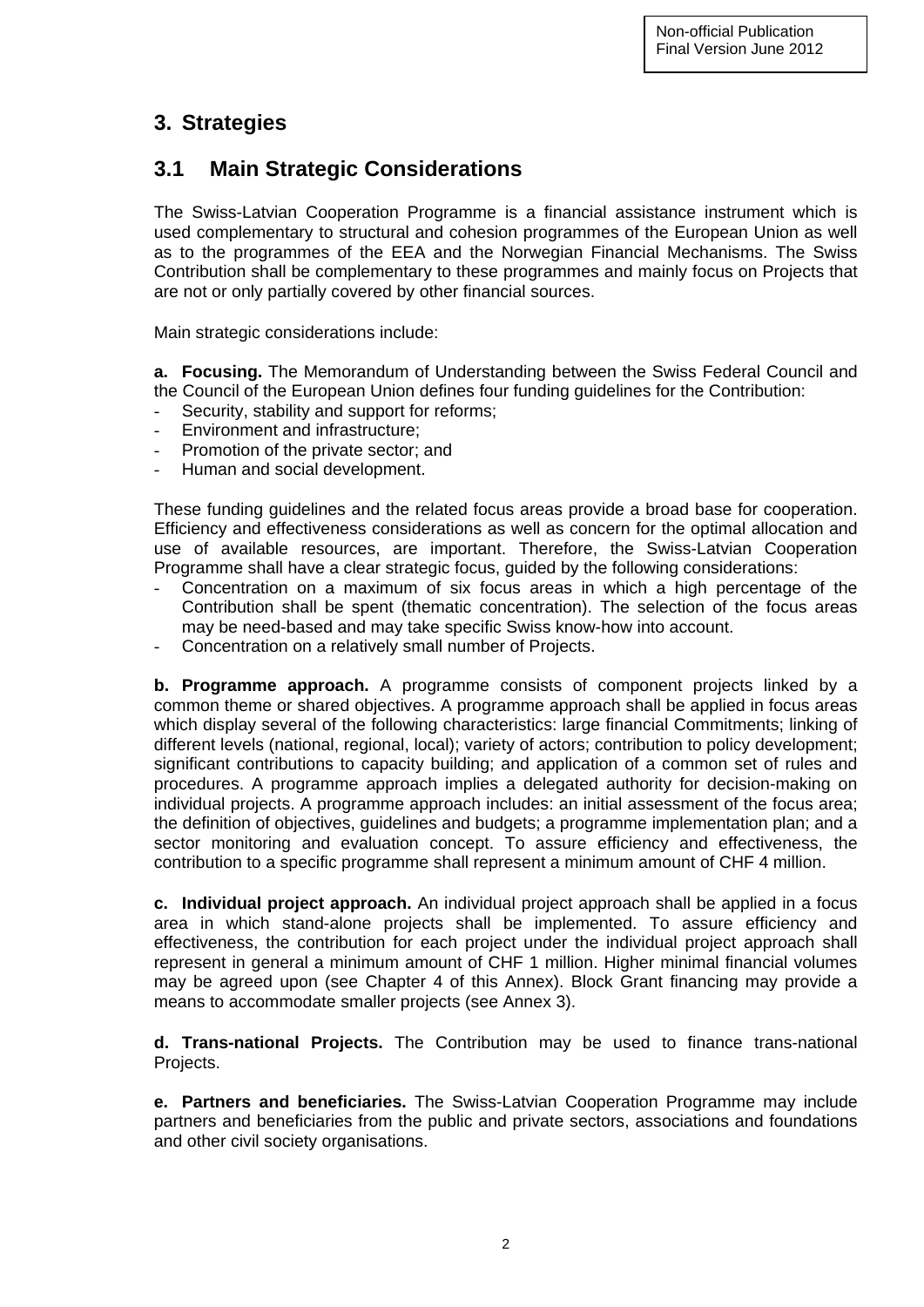**f. Partnerships.** Partnerships between Swiss and Latvian partners are an enriching element of the Swiss-Latvian Cooperation Programme. Cooperation and partnerships are strongly encouraged, especially in focus areas in which Switzerland may contribute particular experience, know-how and technologies.

**g. Flexibility.** Flexibility and the possibility to react to opportunities require that initially only about 90% of the Contribution shall be allocated to particular focus areas and special items. Two years after the beginning of the Swiss-Latvian Cooperation Programme, a review shall assess thematic priorities, redirect the initial financial allocations as agreed, and determine the priorities for the not yet allocated part of the Contribution.

**h. Visibility.** Visibility of the Swiss-Latvian Cooperation Programme for Latvian and Swiss citizens is an important aspect that may be taken into account when selecting and implementing Projects. Both Parties undertake to inform proactively on their cooperation.

## **3.2 Implementation Strategies**

**a. Identifying Projects.** Project identification significantly impacts the quality of the Swiss-Latvian Cooperation Programme. Latvia is responsible for the identification of Projects to be financed by the Contribution. Switzerland can offer Latvia Project proposals.

**b. Setting Project selection criteria.** Project selection shall be based on a clear set of criteria. General selection criteria shall include:

- Responsiveness to the objectives of the Swiss-Latvian Cooperation Programme;
- Adherence to the principles of the Swiss-Latvian Cooperation Programme described in Chapter 2 of this Annex;
- Responsiveness to the strategic considerations outlined in Chapter 3.1 of this Annex;
- Anchoring in the national development planning and, if possible, the National Strategic Reference Framework and the respective Operational Programme(s);
- Innovation and/or the potential to offer new solutions that can be applied subsequently on a larger scale (pilot Projects);
- Capacity of the Executing Agency:
- Leverage potential (mobilisation of additional resources);
- Feasibility in the given time-span; and
- Sustainability of results.

Specific selection criteria for each focus area may be formulated prior to starting the implementation of the Swiss-Latvian Cooperation Programme.

**c. Supporting Project planning.** Project preparation and detailed Project planning are of paramount importance for efficiency and effectiveness in Project implementation. Preparation support may be requested by Latvia or recommended by Switzerland and may be financed through the Project Preparation Facility (see Annex 3). Should there be insufficient funds available in the Project Preparation Facility to prepare a specific Project, Latvia may request to transfer the required funds from the respective Focus area or from the not yet allocated part of the Contribution to the Project Preparation Facility.

**d. Enhancing implementation capacities.** Successful Project implementation depends on the capacities of the implementing and monitoring organisations. If need be, capacity enhancement may be requested by Latvia or recommended by Switzerland and may be financed by the Contribution as an integral part of Project financing.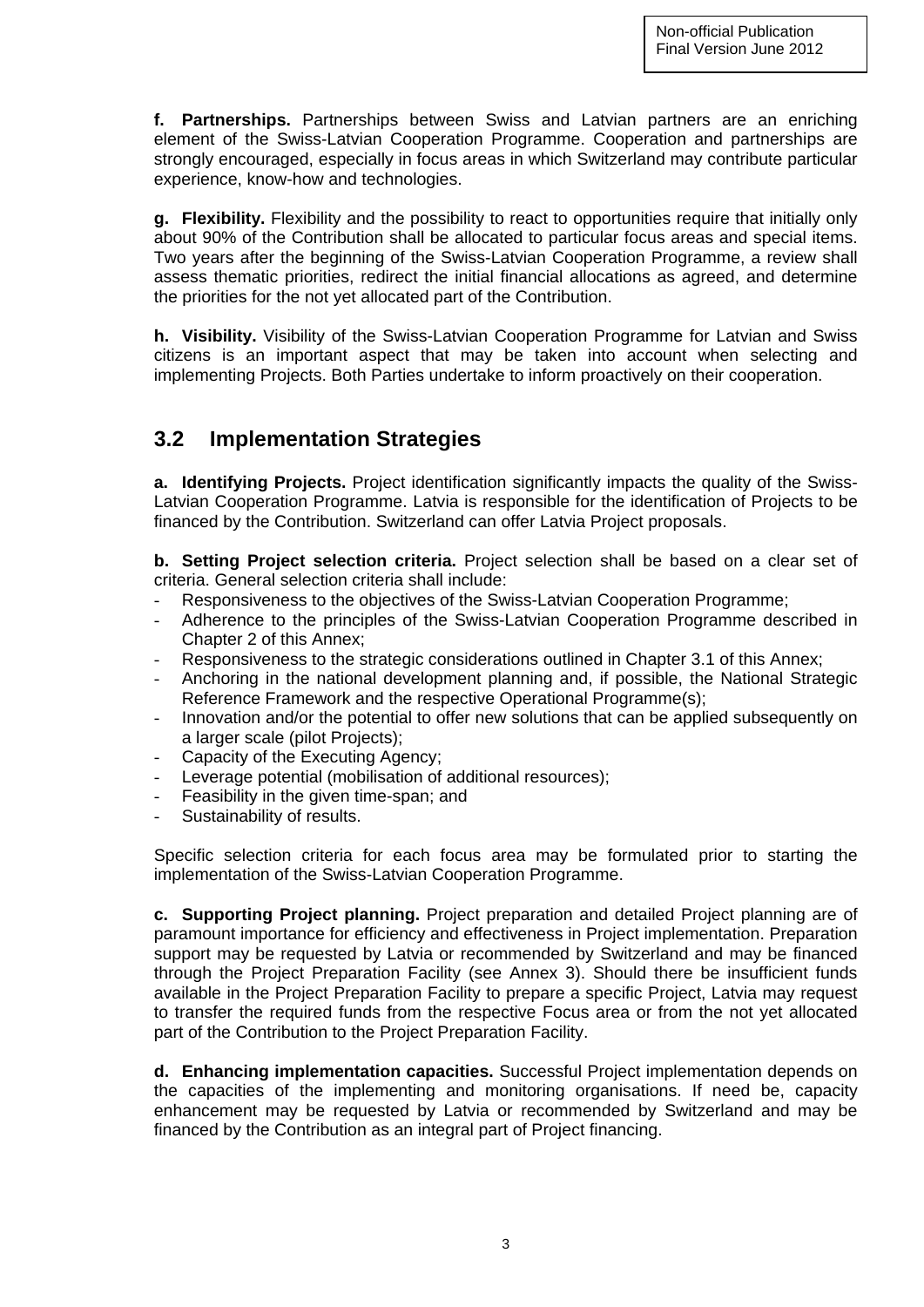# **4. Thematic Focus and Indicative Financial Allocations**

The following thematic focus and indicative financial allocations shall apply to the Swiss-Latvian Cooperation Programme:

| 1. Security, Stability and Support for Reforms |                                                                                    |                                                                                                                                                                                                                                                                                                                                |                                    |
|------------------------------------------------|------------------------------------------------------------------------------------|--------------------------------------------------------------------------------------------------------------------------------------------------------------------------------------------------------------------------------------------------------------------------------------------------------------------------------|------------------------------------|
| $N^{\circ}$                                    | <b>Focus areas</b>                                                                 | Approach, objectives and eligible projects                                                                                                                                                                                                                                                                                     | Indicative financial<br>allocation |
| $\mathbf{1}$                                   | <b>Regional</b><br>development<br>initiatives in<br>peripheral or<br>disadvantaged | Individual project or programme approach<br>with the following objectives:<br>Objective 1: To strengthen structures and<br>capacities on regional and local government level                                                                                                                                                   |                                    |
|                                                | regions                                                                            | Types of eligible projects:                                                                                                                                                                                                                                                                                                    |                                    |
|                                                |                                                                                    | Transportation system analysis of local<br>÷,<br>after<br>implementation<br>governments<br>0f<br>administrative-territorial reform and definition<br>of activities for improvements.                                                                                                                                           | Up to<br>16,149497<br>million CHF  |
|                                                |                                                                                    | Implementation of local governments activities<br>by ensuring the transportation of school<br>children and related support measures                                                                                                                                                                                            |                                    |
|                                                |                                                                                    | Support for fire safety measures in local<br>government general education institutions                                                                                                                                                                                                                                         |                                    |
|                                                |                                                                                    | <b>Objective 2:</b> To support youth in its development                                                                                                                                                                                                                                                                        |                                    |
|                                                |                                                                                    | Types of eligible projects:                                                                                                                                                                                                                                                                                                    | Up to                              |
|                                                |                                                                                    | Youth initiatives in regions: school exchange,<br>campaign for youth mobilisation, training<br>courses (e.g. application training, computer<br>training), job fairs etc.                                                                                                                                                       | <b>4 million CHF</b>               |
|                                                |                                                                                    | Training of social workers to provide support<br>to youth in crisis                                                                                                                                                                                                                                                            |                                    |
| $\overline{2}$                                 | <b>Modernisation</b><br>of the judiciary                                           | Individual project or programme approach<br>with the following objective:                                                                                                                                                                                                                                                      |                                    |
|                                                |                                                                                    | To enhance the performance of the judicial<br>system and the access to justice.                                                                                                                                                                                                                                                |                                    |
|                                                |                                                                                    | Types of eligible projects:                                                                                                                                                                                                                                                                                                    |                                    |
|                                                |                                                                                    | Optimisation of judicial management including<br>$\overline{\phantom{a}}$<br>the improvement of judicial procedures, the<br>management of costs, the strengthening of<br>the use of electronic means, the improvement<br>of proceedings, the introduction of video-<br>translations and the capacity building of<br>personnel. | Up to<br>8 million CHF             |
|                                                |                                                                                    | Enhancement of access to justice including<br>citizen information (awareness campaigns,<br>brochures, etc.), reduction of access costs<br>and improvement of physical accessibility.                                                                                                                                           |                                    |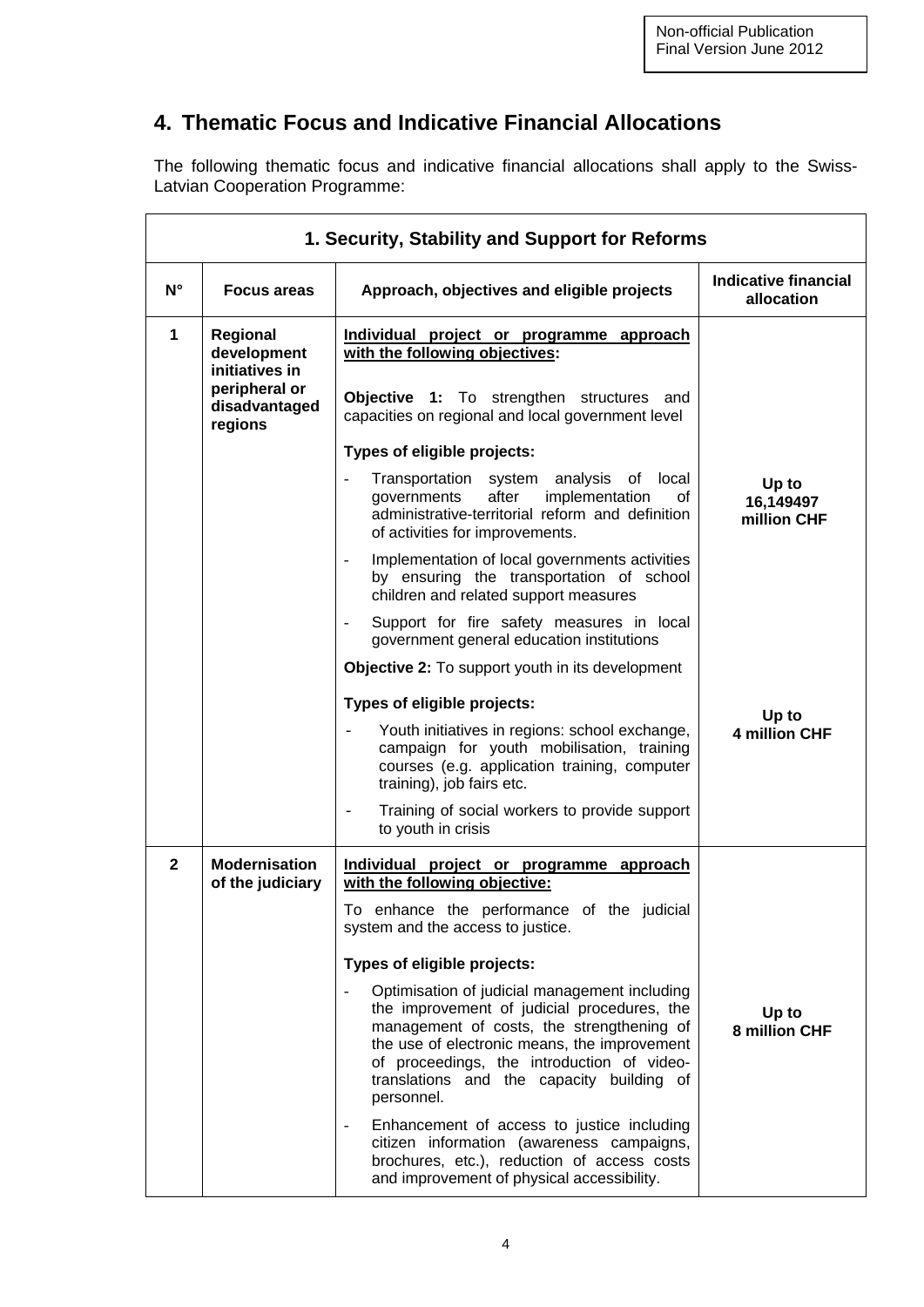| 2. Environment and Infrastructure |                                                                             |                                                                                                                                                                                                   |                                    |
|-----------------------------------|-----------------------------------------------------------------------------|---------------------------------------------------------------------------------------------------------------------------------------------------------------------------------------------------|------------------------------------|
| $N^{\circ}$                       | <b>Focus areas</b>                                                          | Approach, objectives and eligible projects                                                                                                                                                        | Indicative financial<br>allocation |
| 3                                 | <b>Rehabilitation</b><br>and<br>modernisation<br>of basic<br>infrastructure | Individual project or programme approach<br>with the following objective:<br>To improve the environment in order to increase<br>living<br>standards<br>and<br>promote<br>economic<br>development. |                                    |
|                                   |                                                                             | Types of eligible projects:                                                                                                                                                                       | Up to                              |
|                                   |                                                                             | Projects or programmes of a minimum value of<br>CHF 5 million each in the fields of:                                                                                                              | 13 million CHF                     |
|                                   |                                                                             | Rehabilitation of hazardous waste dumping<br>sites                                                                                                                                                |                                    |
|                                   |                                                                             | Hazardous waste management                                                                                                                                                                        |                                    |
|                                   |                                                                             | Remediation of historically polluted sites                                                                                                                                                        |                                    |

| 3. Promotion of the Private Sector |                                                                                                        |                                                                                                                                                                                                                                                                                                                                                                                                                                                                                                                                                                                                                                         |                                         |
|------------------------------------|--------------------------------------------------------------------------------------------------------|-----------------------------------------------------------------------------------------------------------------------------------------------------------------------------------------------------------------------------------------------------------------------------------------------------------------------------------------------------------------------------------------------------------------------------------------------------------------------------------------------------------------------------------------------------------------------------------------------------------------------------------------|-----------------------------------------|
| $N^{\circ}$                        | <b>Focus areas</b>                                                                                     | Approach, objectives and eligible projects                                                                                                                                                                                                                                                                                                                                                                                                                                                                                                                                                                                              | Indicative financial<br>allocation      |
| 4                                  | <b>Improved</b><br>regulation of<br>the financial<br>sector and<br>improving<br>access to<br>financing | Individual project approach with the following<br>objectives:<br>Objective 1:<br>To support the effective implementation and<br>enforcement of the Acquis Communautaire<br>targeted to Corporate Financial Reporting.<br>Types of eligible projects:<br>Institutional and regulatory capacity building<br>for corporate sector financial reporting and<br>auditing at the national level<br><b>Objective 2:</b><br>To promote employment creation through the<br>support of the private sector.<br>Types of eligible projects:<br>Micro Lending Programme for small and<br>$\frac{1}{2}$<br>micro enterprises and self-employed persons | Up to<br>9.456905 million<br><b>CHF</b> |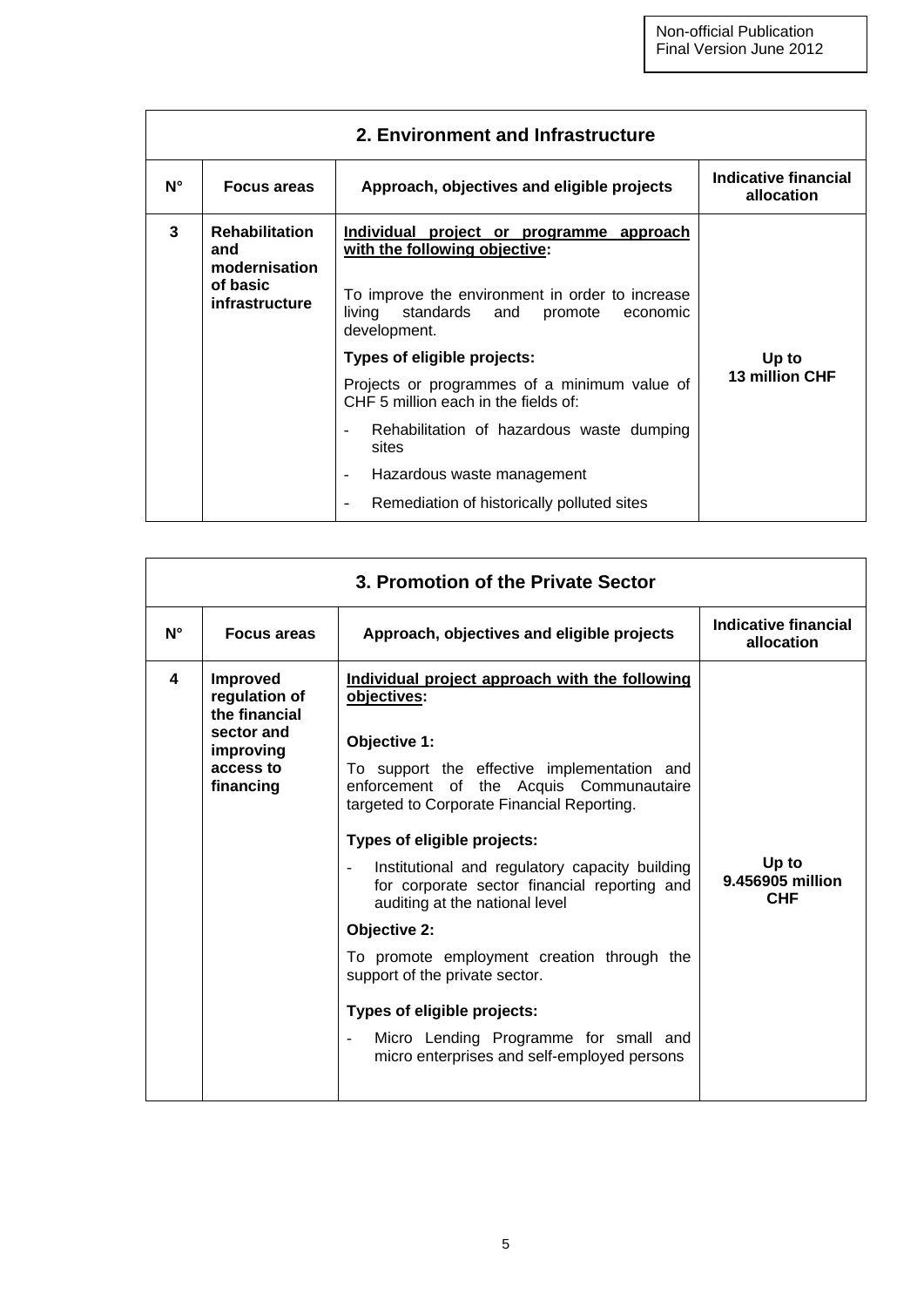| 4. Human and Social Development |                                    |                                                                                                                                                              |                                    |
|---------------------------------|------------------------------------|--------------------------------------------------------------------------------------------------------------------------------------------------------------|------------------------------------|
| $N^{\circ}$                     | <b>Focus areas</b>                 | Approach, objectives and eligible projects                                                                                                                   | Indicative financial<br>allocation |
| 5                               | <b>Research and</b><br>development | Block Grant approach with the following<br>objective:                                                                                                        | Up to                              |
|                                 |                                    | To strengthen the scientific potential through<br>enhanced access to education and research<br>through selective promotion programmes.                       |                                    |
|                                 |                                    | Types of eligible projects:                                                                                                                                  |                                    |
|                                 |                                    | Scholarships for advanced degree and post-<br>graduation studies in Switzerland (2 million<br>CHF)                                                           | 2.5 million CHF                    |
|                                 |                                    | Short term grants for researchers from Swiss<br>institutions to do lecturing or to share research<br>experience in Latvian institutions (0.5 million<br>CHF) |                                    |

| <b>5. Special Allocations</b>                 |                                                                                                                                                                                                                                                                                                                                                                                                                                                                                |                                    |
|-----------------------------------------------|--------------------------------------------------------------------------------------------------------------------------------------------------------------------------------------------------------------------------------------------------------------------------------------------------------------------------------------------------------------------------------------------------------------------------------------------------------------------------------|------------------------------------|
| <b>Item</b>                                   | <b>Content</b>                                                                                                                                                                                                                                                                                                                                                                                                                                                                 | Indicative financial<br>allocation |
| <b>NGO Block Grant</b>                        | Block Grant approach with the following<br>objective:<br>To promote civil society's contribution to economic<br>and social cohesion as important actors of<br>development and participation.<br>Types of eligible projects:<br>Small Project Block grant(s) for the civil<br>$\overline{\phantom{a}}$<br>society/NGOs contributing primarily to social<br>service provision as well as environmental<br>allowing<br>strengthen<br>concerns,<br>to<br>organisational capacities | Up to<br>3.5 million CHF           |
| <b>Project Preparation</b><br><b>Facility</b> | Objective:<br>To support the preparation of final<br>project<br>proposals.                                                                                                                                                                                                                                                                                                                                                                                                     | 141'343 CHF                        |
| <b>Swiss Programme</b><br><b>Management</b>   | Swiss-Latvian<br>administration<br>of<br>the<br><b>Swiss</b><br>Cooperation Programme.                                                                                                                                                                                                                                                                                                                                                                                         | 3 million CHF                      |
| <b>Latvian Technical</b><br><b>Assistance</b> | administration of the Swiss-Latvian<br>Latvian<br>Cooperation Programme including preparation,<br>implementation, monitoring, evaluation.                                                                                                                                                                                                                                                                                                                                      | Up to<br>132'255 CHF               |